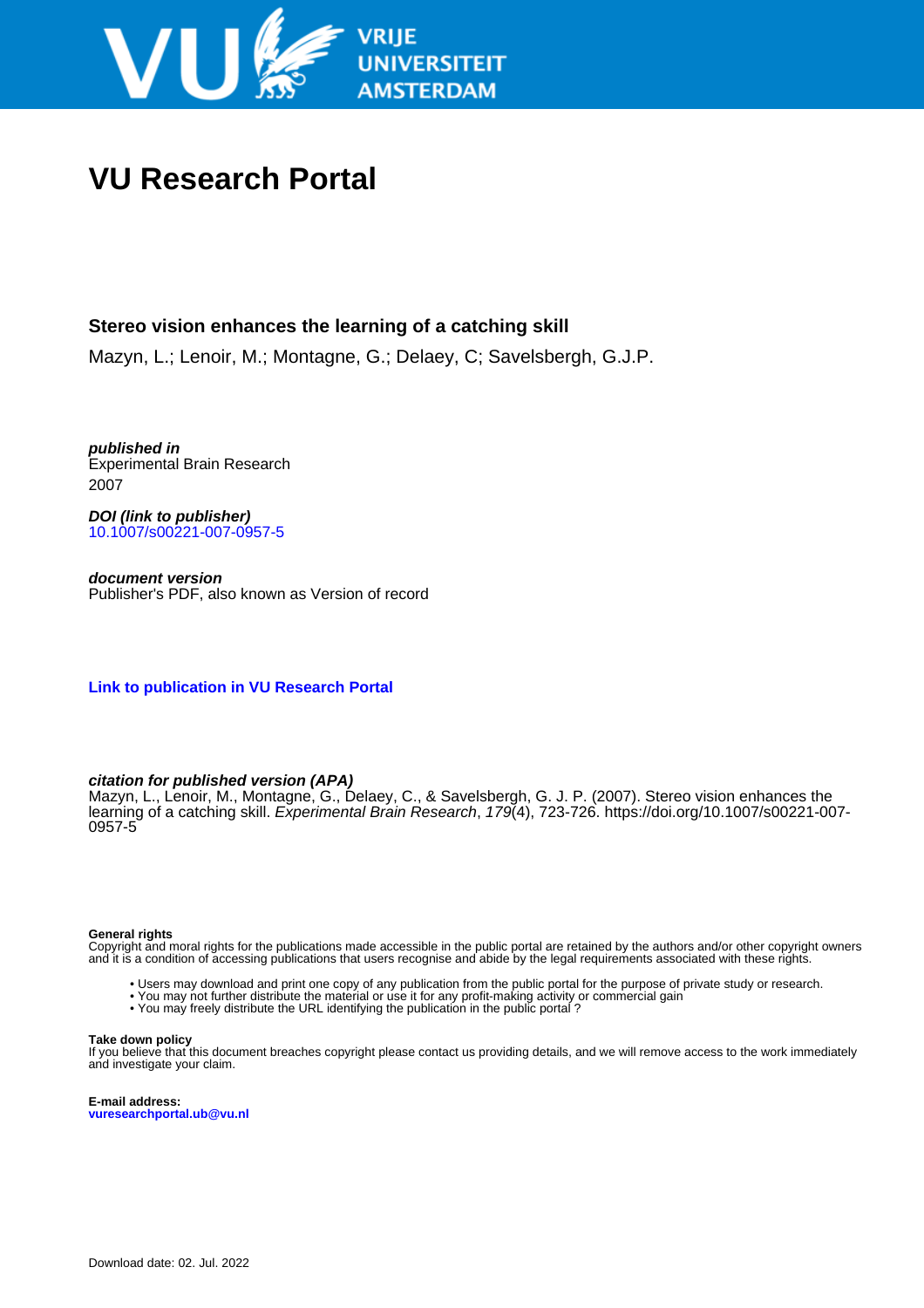RESEARCH NOTE

# **Stereo vision enhances the learning of a catching skill**

**Liesbeth I. N. Mazyn · Matthieu Lenoir · Gilles Montagne · Christophe Delaey · Geert J. P. Savelsbergh** 

Received: 12 April 2006 / Accepted: 12 April 2007 / Published online: 9 May 2007 © Springer-Verlag 2007

**Abstract** The aim of this study was to investigate the contribution of stereo vision to the acquisition of a natural interception task. Poor catchers with good ( $N = 8$ ; Stereo+) and weak ( $N = 6$ ; Stereo-) stereo vision participated in an intensive training program spread over 2 weeks, during which they caught over 1,400 tennis balls in a pre-postretention design. While the Stereo+ group improved from a catching percentage of 18% to 59%, catchers in the Stereo— group did not significantly improve (from 10 to 31%), this progress being indifferent from a control group  $(N = 9)$ that did not practice at all. These results indicate that the development and use of of compensatory cues for depth perception in people with weak stereopsis is insufficient to successfully deal with interceptions under high temporal constraints, and that this disadvantage cannot be fully attenuated by specific and intensive training.

L. I. N. Mazyn (⊠) · M. Lenoir Department of Movement and Sports Sciences, Ghent University, Watersportlaan 2, 9000 Gent, Belgium e-mail: Matthieu.Lenoir@ugent.be

G. Montagne Faculté des Sciences du Sport, Université de la Méditerranée, Marseille, France

C. Delaey Department of General Physiology, Human Physiology and Pathophysiology, Ghent University, Gent, Belgium

G. J. P. Savelsbergh Faculty of Human Movement Sciences, Free University Amsterdam, Amsterdam, The Netherlands

G. J. P. Savelsbergh

Department of Exercise and Sport Sciences, Manchester Metropolitan University, Manchester, UK **Keywords** Stereo vision · Motor learning · Catching · Visual information

### **Introduction**

The ability to fuse images from both eyes allows an accurate perception of the surrounding world in three dimensions. Stereo vision is one of the numerous potential information sources for accurate perception of objects in depth, and becomes increasingly important when the object approaches in one's action space (Cutting and Vishton [1995](#page-4-0)). While the mechanisms of stereopsis are well known today (e.g. Collewijn and Erkelens [1990\)](#page-4-1), its functional significance has, quite surprisingly, been given much less attention. The question whether stereo vision is essential in daily activities has only been scarcely documented so far. Much attention has been paid to which cues are most helpful in judging egocentric distance and distance between objects, mostly in static conditions (Cutting and Vishton [1995](#page-4-0)). However, stereo vision might support activities such as participation in ball sports or safe behaviour in temporally constrained traffic situations. With regard to traffic behaviour, Bauer et al. [\(2000](#page-4-2)) found that, in situations of limited car velocities and/or liberal time constraints, a lack of stereo vision was not detrimental to drivers' performance. Several other studies did not find adverse effects of a diminished stereo vision on the quality of life in general (Kuang et al. [2005\)](#page-4-3).

From these studies, and some anecdotal evidence of elite performances by one-eyed athletes or pilots (see Fielder and Moseley [1996;](#page-4-4) Regan [1997\)](#page-4-5), it seems that a lack of stereopsis does not hamper adequate interaction with our environment. It has often been argued that people with a congenital or early onset lack of stereopsis develop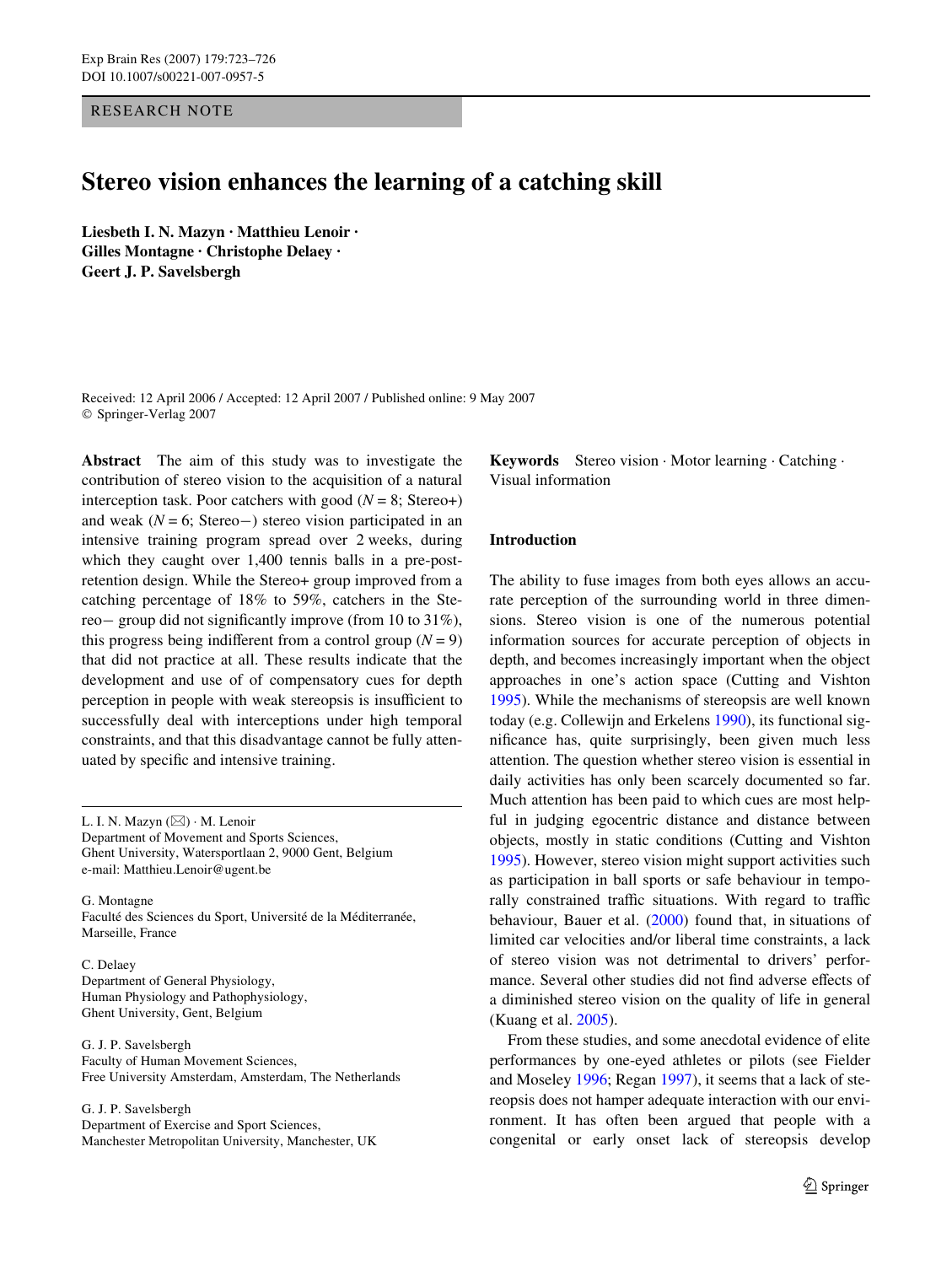compensatory strategies that enable them to circumvent this visual deficit. Such strategies include the use of monocular cues like occlusion, accommodation, and motion parallax (Patterson and Wayne [1992](#page-4-6); Cutting and Vishton [1995](#page-4-0)). From studies with a monocular—binocular paradigm (e.g. Savelsberhg and Whiting [1992\)](#page-4-7) we know that information from one eye is sufficient to learn to catch a ball with one hand if extensive training is provided. Ball catching involves accurate perception and anticipation of spatial as well as temporal aspects of the ball-hand contact, i.e. when and where exactly the ball will arrive. However, monocular conditions are not tantamount to a non-stereopsis condition, which necessitates a cautious interpretation of these results.<sup>1</sup> In addition, Lenoir et al. ([1999\)](#page-4-11) and Mazyn et al.  $(2004)$  $(2004)$  did not find evidence for successful compensatory strategies in catchers with a congenital or early onset lack of stereopsis. They showed that a lack of stereo vision is associated with a decrease in unimanual catching performance. Since stereo vision might contribute to the perception of depth in this task, it could provide the catcher with temporal as well as spatial information. In the Mazyn et al. [\(2004](#page-4-12)) study, participants with good stereopsis had higher success rates as compared to the participants with a significant lack of stereo vision (92 versus 75% successful catches). More specifically, the advantage of having good stereopsis increased with increasing velocity of the ball: at a ball speed of 14.6 m/s, participants with good stereopsis scored 83%, while catchers with low stereopsis hardly caught one ball out of two (54%). At a low ball speed of 8.4 m/s, this difference was much less pronounced (99 vs.  $91\%$ ).

Given these differences, it is of importance to elucidate to what extent extensive training can compensate for a lack of stereo vision in situations of high temporal constraints like sports and traffic. In this study, we focus on onehanded ball catching, a task that is featured by high temporal constraints and a reliance on—amongst others—stereo vision (Mazyn et al. [2004](#page-4-12)). If stereopsis entails essential information for accurate catching performance that cannot be substituted by other informational cues, it is expected that catchers with low stereo vision will only make a limited, if any, progress during the learning period.

#### **Methods**

#### Participants

Twenty-three female participants  $(22.2 \pm 4.4 \text{ years of})$ age) with visual acuity of 1.00 participated in this experiment. They were recruited from a database of approximately 400 subjects between 18–30 years of whom stereo vision was evaluated by means of the Graded Circles Test (Stereo Optical Company Inc., Chicago). These tests were conducted at the Department of Ophthalmology of the Ghent University. All participants were considered as poor catchers given their catching performance of less than 50% at a ball speed of 10.8 m/s as established in selection tests. Eight subjects had normal stereopsis (stereo acuity of less than 40 s of arc; Fielder and Moseley [1996\)](#page-4-4) and were assigned to the Stereo+ group. Six subjects with a significant lack of stereopsis (more than  $400 s$  of arc) formed the Stereo-group. Finally, nine subjects with good stereopsis (less than 40 s of arc) served as a control group and received no training. Participants were naive to the hypothesis of the experiment and were paid a small fee for their collaboration. The study was approved by the ethics committee of the Ghent University Hospital.

#### Apparatus and task

Yellow mid-pressure tennis balls were launched towards the participants with a ball-projection machine (Promatch/ Mubo BV, Gorinchem, The Netherlands) from a distance of 8.40 m at a velocity of  $13 \text{ m/s}$  (resulting in flight times of  $\pm 645$  ms to reach the participants' frontal plane). Balls arrived within an imaginary circle with its centre approximately 15 cm above the catcher's shoulder. Participants stood upright with their catching hand near the thigh, in a natural relaxed position. All trials were recorded with a Logitec Quick Cam Pro 4000 webcam (30 Hz) from the medial side of the catching arm.

#### Procedure

Participants in the Stereo+ and Stereo-group followed an intensive training program consisting of eight sessions of 180 catches at a ball speed of 13 m/s, spread over 2 weeks. Balls were presented in blocks of 30 trials, separated by a 5-min rest period. In a pretest, posttest, and retention test 2 months later, one set of 30 trials was performed at the same ball speed, and one set at a speed higher  $(15.0 \text{ m/s})$ ; flight time of  $\pm 565$  ms) and lower (10.8 m/s; flight time of  $\pm$ 775 ms) than the training speed in order to assess potential transfer effects. Each trial was scored as a catch or a miss.

<sup>&</sup>lt;sup>1</sup> There is a wealth of indirect evidence for the use of stereo vision in interceptive behaviour from studies with a monocular/binocular paradigm or from studies using a telestereoscope or virtual reality (Rushton and Wann [1999;](#page-4-8) Judge and Bradford [1988;](#page-4-9) van der Kamp et al. [1999](#page-4-10)). However, covering one eye implies the loss of more than stereo vision alone since concordant information is also absent. In addition, most of these studies use healthy participants for whom a particular visual condition is a new and unusual situation, which makes comparison with the behaviour of people with an early onset lack of stereopsis problematic. For an elaboration of these arguments, see Lenoir et al. [\(1999](#page-4-11)) and Mazyn et al. [\(2004](#page-4-12)).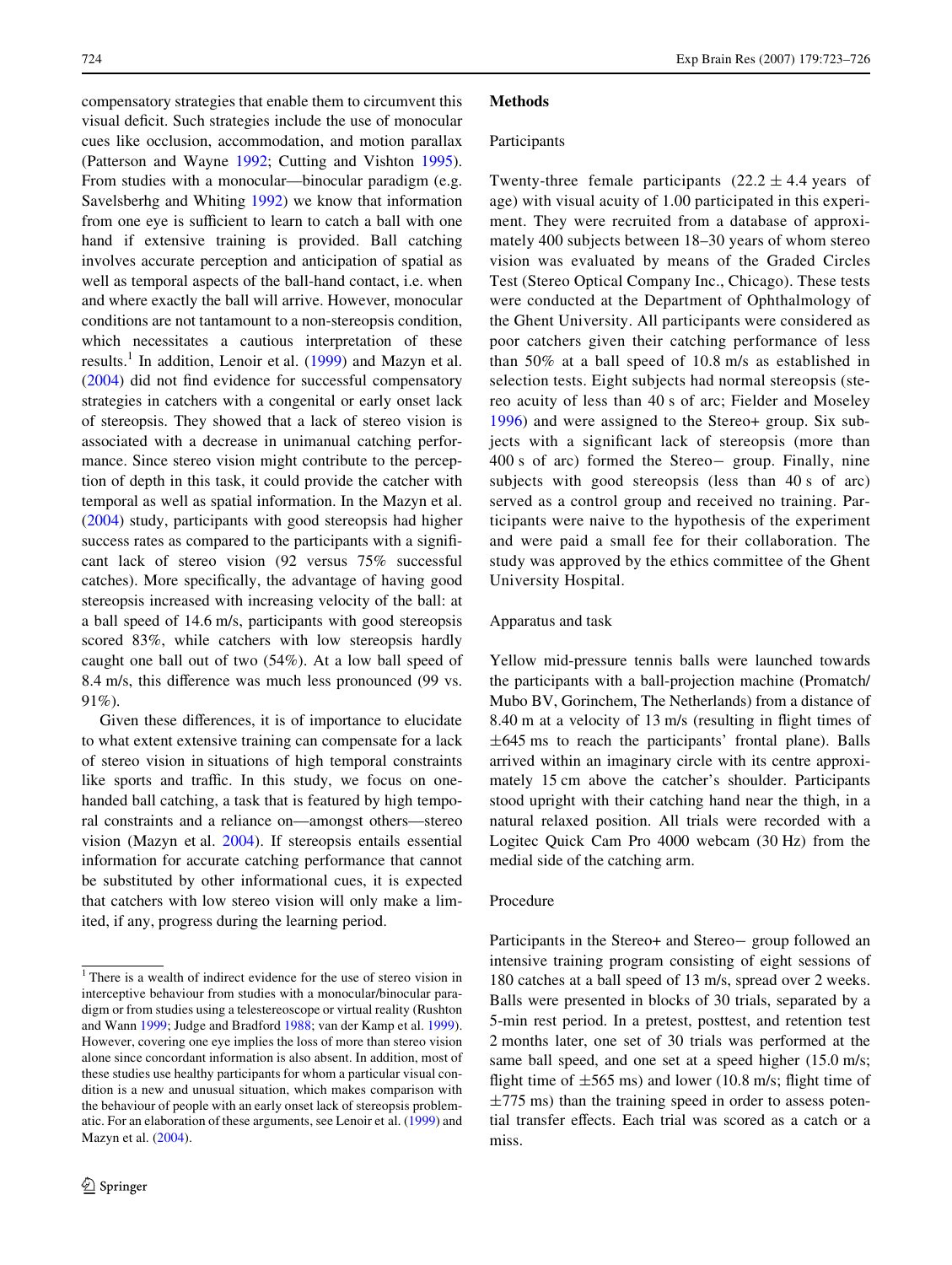<span id="page-3-0"></span>**Table 1** Means and SDs of catching performance in %

|           | Pretest |      |        |      |      |     | Posttest |           |        |      |      |      | Retention |      |        |           |      |           |
|-----------|---------|------|--------|------|------|-----|----------|-----------|--------|------|------|------|-----------|------|--------|-----------|------|-----------|
|           | Low     |      | Medium |      | High |     | Low      |           | Medium |      | High |      | Low       |      | Medium |           | High |           |
|           | М       | SD.  | M      | SD.  | M    | SD. | M        | <b>SD</b> | M      | SD.  | M    | SD.  | M         | SD.  | M      | <b>SD</b> | М    | <b>SD</b> |
| Control   | 28.5    | 15.7 | 13.3   | 10.8 | 6.3  | 5.9 | 36.3     | 15.8      | 16.7   | 11.3 | 5.9  | 8.0  | 42.2      | 22.0 | 20.4   | 14.6      | 7.4  | 7.7       |
| Stereo+   | 36.3    | 17.5 | 12.9   | 11.3 | 5.0  | 6.4 | 68.8     | 16.3      | 69.7   | 17.0 | 37.5 | 24.4 | 65.0      | 34.4 | 65.8   | 19.3      | 34.2 | 20.1      |
| $Stereo-$ | 17.8    | 11.9 | 10.0   | 16.0 | 1.7  | 4.1 | 40.6     | 33.0      | 28.3   | 32.3 | 25.0 | 31.3 | 50.0      | 35.3 | 32.8   | 21.0      | 23.9 | 30.8      |

#### Data analysis

The percentage of successful catches was analyzed by means of a 3 (Groups: Control, Stereo+, and Stereo-)  $\times$  3 (Time: pre, post, and retention)  $\times$  3 (Ball Speed: Low, Medium, High) with repeated measures on the last two factors. Post hoc comparisons were conducted with an LSD test to examine the main effects, while *t* tests were used to elucidate interaction effects. Significance level was set at  $P < 0.05$  and effect size was provided by partial eta squared  $(\eta_p^2)$ .

## **Results**

ANOVA showed a main effect of Group  $[F(2,20) = 6.931]$ ,  $P < 0.01$ ,  $\eta^2 = 0.390$ ] and Time [ $F(2,40) = 30.756$ ,  $P < 0.001$ ,  $\eta^2 = 0.606$ , revealing that the Stereo+ group outperformed both other groups, and that performance increased with time. The main effect of Ball Speed  $[F(2,40) = 76.388]$ ,  $P < 0.001$ ,  $\eta^2 = 0.793$ ] indicated a systematic increase in performance with decreasing ball speed, all speeds being significantly different from each other (Table [1\)](#page-3-0). More pertinent to the aim of this study, a significant Group  $\times$  Time interaction indicated that the progress in the Stereo+ group was much more pronounced than in the other groups  $[F(4,40) = 6.654, P < 0.001, \eta^2 = 0.400]$ . Further analysis of this interaction showed that the Stereo+ group improved from pretest to posttest  $[F(2,14) = 38.699, P < 0.001$ ; pre-post *P* < 0.001] and that this performance gain persisted after the retention period (post-retention: ns; pre-retention, *P* < 0.001). The increase in catching performance failed to reach significance in the Stereo- group  $[F(2,10) = 4.151, P = 0.10]$  and in the Control Group  $[F(2,16) = 2.540, P = 0.11]$ . The Group  $\times$  Time  $\times$  Speed interaction did not reach significance either  $[F(8,80) = 1.703, P = 0.11, \eta^2 = 0.146]$  $[F(8,80) = 1.703, P = 0.11, \eta^2 = 0.146]$  $[F(8,80) = 1.703, P = 0.11, \eta^2 = 0.146]$  (Fig. 1).

#### **Discussion**

This study is the first to show that poor catchers with a lack of stereopsis showed only a moderate and non-significant improvement in catching performance after an intensive,



<span id="page-3-1"></span>**Fig. 1** The group by time interaction effect on catching performance

2-week training period including more than 1,400 trials. Their counterparts with good stereopsis increased their success rate by about 400% when catching at the training speed, a performance gain that persisted after a 2-month retention period. The absence of a significant Group  $\times$  Time  $\times$  Speed interaction shows that the Stereo+ group outperforms the other groups at the post-test and after a retention period, irrespective of the ball speed tested.

There is evidence that a detrimental stereo vision can be compensated for by visual strategies that imply the use of other depth cues (e.g. Marotta et al. [1995](#page-4-13)). Alternative depth cues might prove useful in situations where temporal constraints are not too severe, like in braking and parking a car in the conditions described in the study by Bauer et al. ([2000\)](#page-4-2). Our results show that such compensations may not be sufficient to successfully deal with interceptive tasks under high temporal constraints (Lenoir et al. [1999](#page-4-11); Mazyn et al. [2004\)](#page-4-12). Even more importantly, a lack of stereopsis cannot easily be compensated for by task-specific and extensive training either.

However, having a lack of stereo vision is not necessarily tantamount to being unable to learn to catch a ball. First, the considerable between-subject variability in catching perfor-mance (Table [1](#page-3-0)) in the Stereo- group at the posttest and